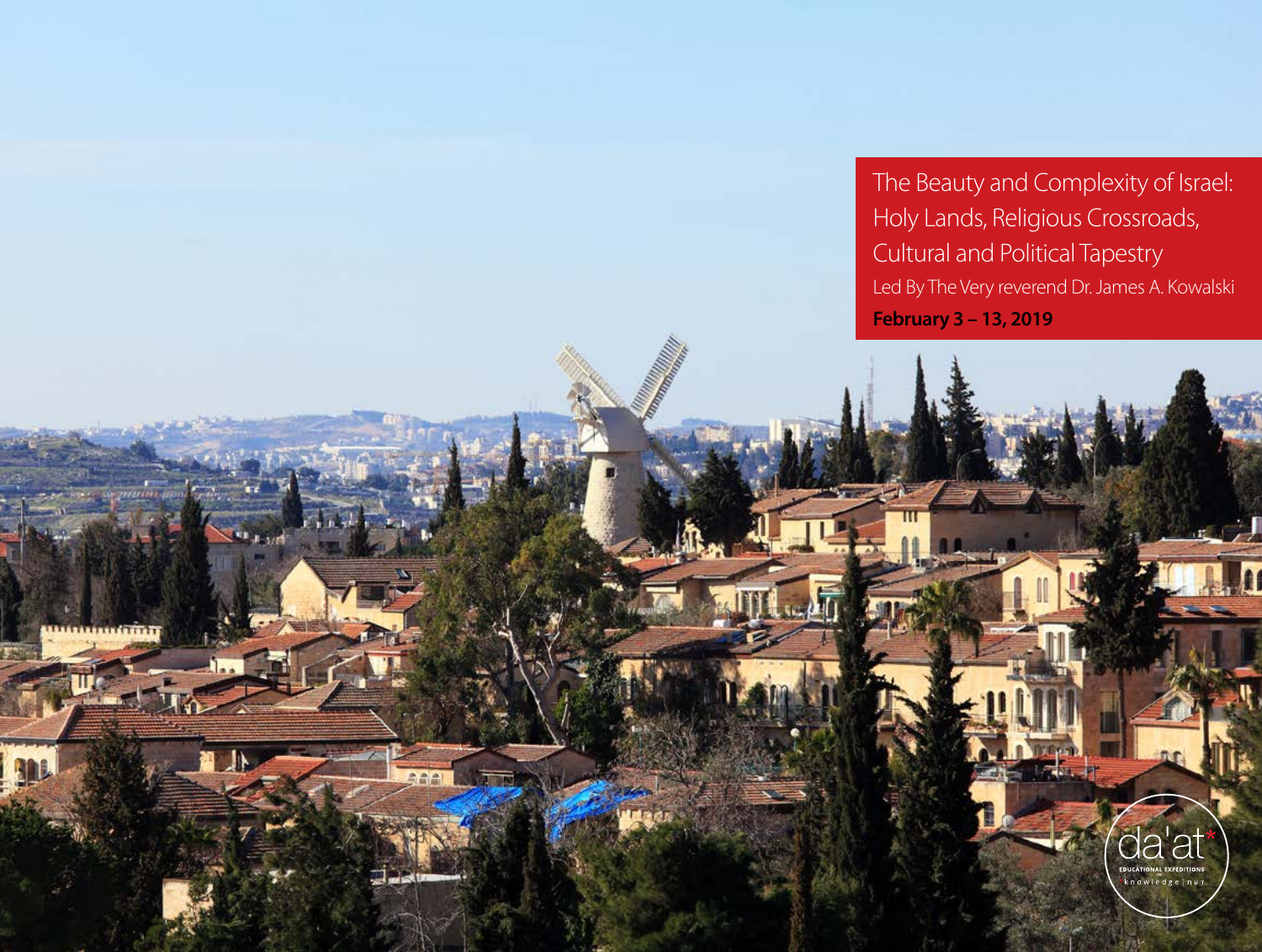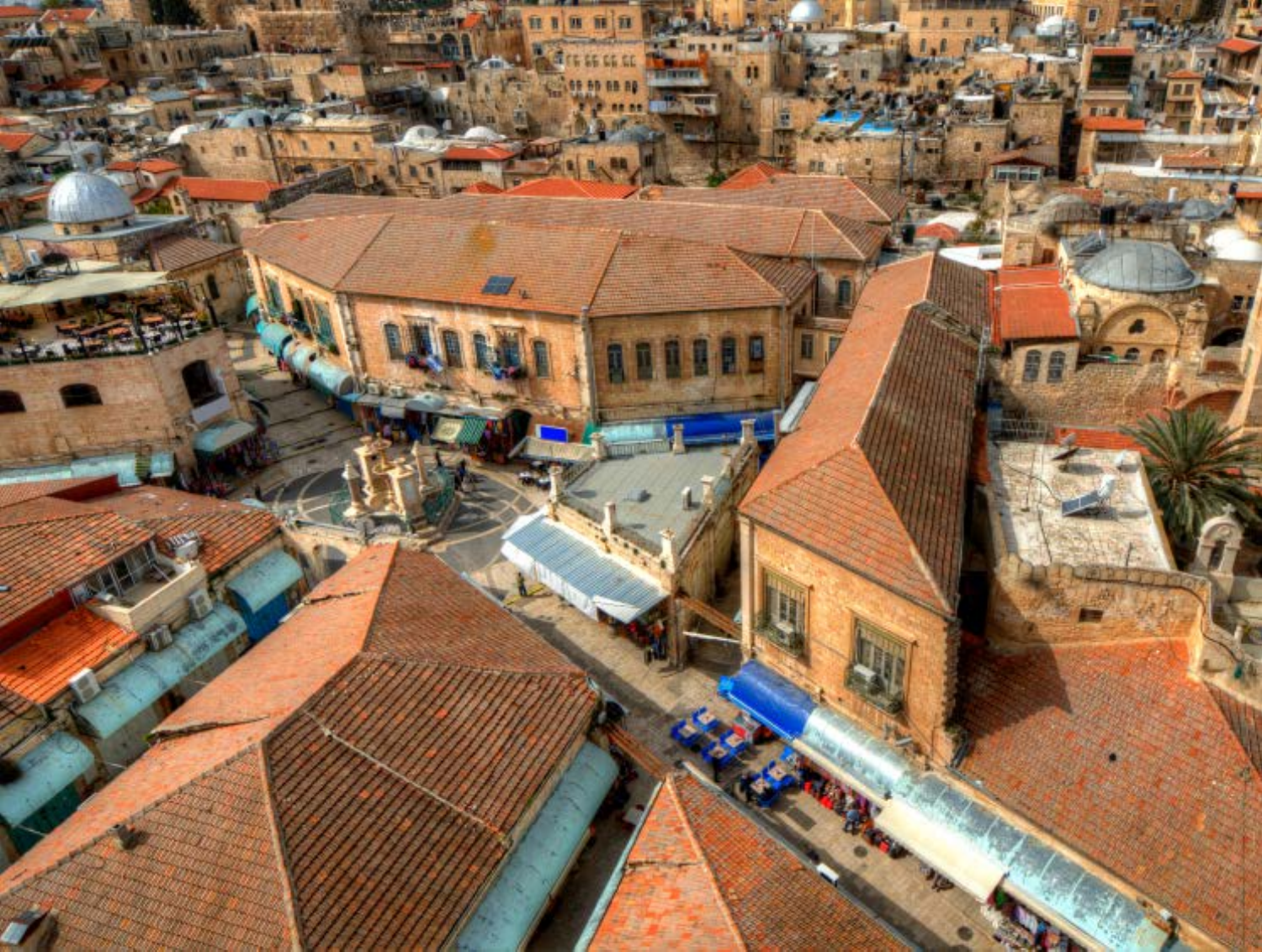

#### **Dear Prospective Travelers:**

As Dean Emeritus of the Cathedral of Saint John the Divine in New York City, I am no stranger to transnational hospitality, cross-cultural respect and inter-religious dialogue.

For more than 15 years, I have traveled to various countries and seen the good religion facilitates in communities and the chaos religious and political conflict can foster.

Israel remains one of my favorite destinations – even after more than a dozen trips there. It continues to fascinate me – as an experiment in democracy, as the meeting place of the Abrahamic Faiths, as a safe haven for all Jews from anywhere in the world, as a preserver of some of civilization's most important antiquities and treasures, and as a young nation of world-class creativity and entrepreneurship in a very tough global neighborhood.

If you have imagined going to the Middle East, consider drawing on the relationship I have honed with Da'at (daattravel.com) - a premier travel agency whose educational programming has made it an interfaith pioneer. I can promise you safety and comfort, marvelous food, one of the very best guides I have ever worked with, and a spiritual and political encounter that will likely make this a trip of a lifetime. We will reach as far back as Biblical times and touch the challenges and accomplishments of the present and future.

Airfare has changed in the twenty-five years I have led such pilgrimages to Israel. The internet makes it possible for people to search various deals – even business class. Groups no longer want to sign up for group airfare, especially as they often are not as competitive as what you can find on the internet, given constant changes and competition. If you'd like help in arranging your air travel, Da'at is readily available and will make certain that you book correct flights.

Please explore the opportunities this itinerary offers you to engage Israel. The price provides an infrastructure that ensures a pleasant and encouraging time together, with all costs, except the few exclusions – such as travel insurance, tips and lunches – included.

If you have questions or concerns, please reach out to me by email and I'll respond directly or call you, if you prefer, and then let's embark – on a journey into the past, present and future.

Sincerely.

**The Very reverend Dr. James A. Kowalski**

# israel

"Israel's wilds bring me back to my roots, my craving for understanding and the answers that appear when I am by myself, in God's open country, the place where the Hebrews wandered and the world seems to stand still."



#### call: **1.888.811.2812** visit: **daattravel.com**

us office 147 west 35 st., suite 801 new york, ny 10001

israel office 19 washington st., po box 71047 jerusalem 91710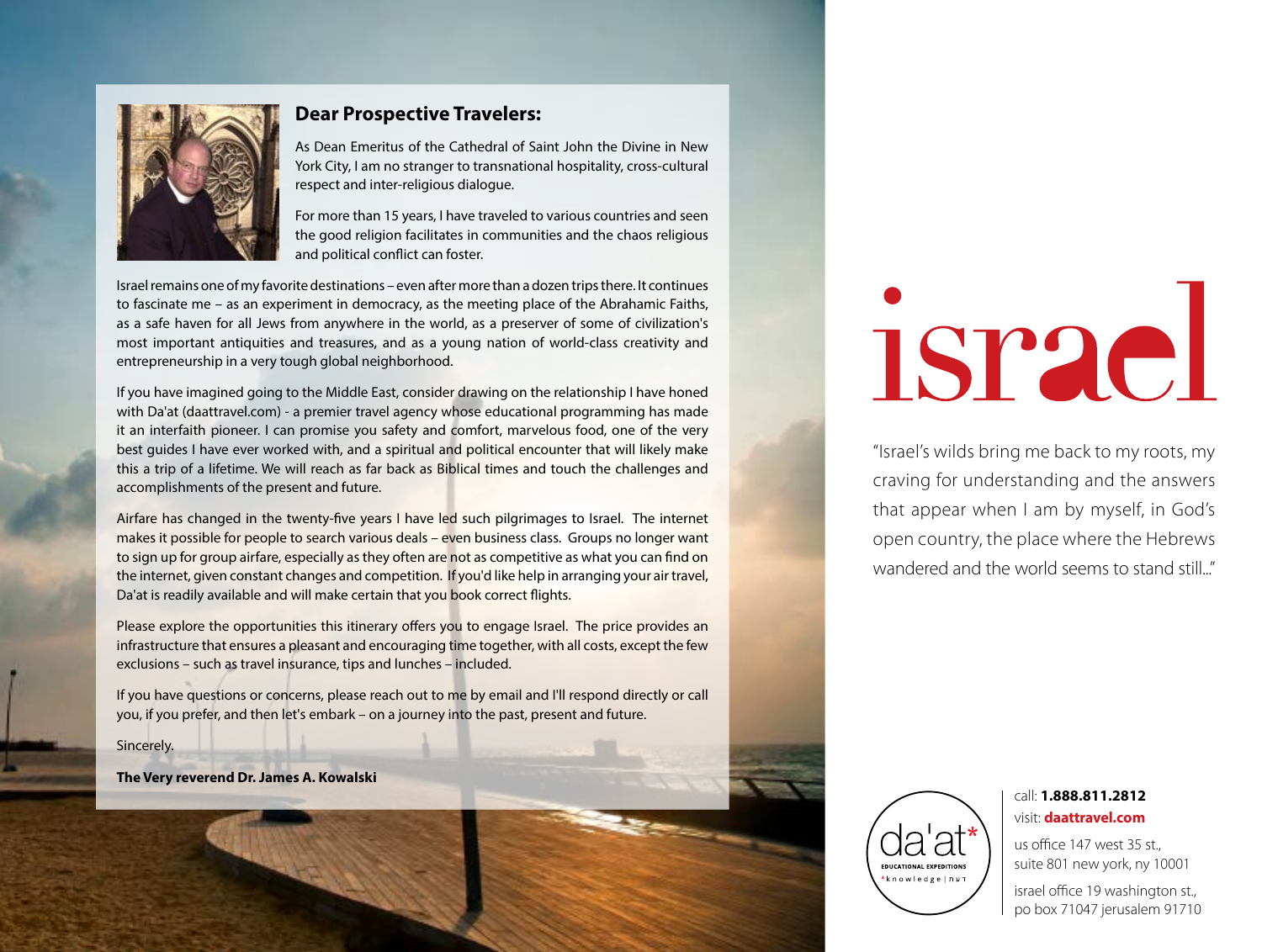The Beauty and Complexity of Israel: Holy Lands, Religious Crossroads, Cultural and Political Tapestry Led By The Very reverend Dr. James A. Kowalski

## **DAY ONE SUNDAY, FEBRUARY 3, 2019** DEPARTURE

Depart the U.S.A.

Overnight: Flight

# **DAY TWO** & MONDAY, FEBRUARY 4, 2019 ARRIVAL

- **Arrive at Ben Gurion International Airport.**
- **Transfer to the city of Tel Aviv, known as the "city that never** sleeps," with its centers of culture, recreation and national history, great beaches and fine stores.
- **Check into the hotel.**
- Welcome dinner at the hotel, followed by an orientation with Rev. Kowalski and your tour educator.

Overnight: Tel Aviv

 $\widetilde{\Gamma}$ 

OGRAM D

ETAILS

## DAY THREE **SITUESDAY,** February 5, 2019 STRUGGLES FOR INDEPENDENCE AND PEACE

- **Breakfast at the hotel.**
- **Check out of the hotel.**
- Visit the Old City of Jaffa and stroll through the renovated artists' colony and the ancient port, including a stop next to the house of Simon the Tanner and a visit to the Church of St. Peter where he raised Tabatha from the dead.
- Visit the Peres Center for Peace & Innovation, an organization focused on developing and implementing unique and cutting-edge peacebuilding programs in Innovation, Peace Education, Medicine, Business, and Environment, reaching tens of thousands of participants over the last 20 years.
- Stroll along the Nachalat Binyamin pedestrian mall, with its bi-weekly crafts fair and eateries. Alongside is the colorful Carmel open-air market and across the way Sheinkin Street, with its hip cafés and funky chic shopping; stop for lunch on own.
- Against the Odds Building a State: Visit Independence Hall, where David Ben-Gurion proclaimed the State of Israel on May 14th, 1948.
- **Depart Tel Aviv and drive along the Coastal Plain to Haifa.**
- **Check into the hotel.**
- Dinner at the hotel

Overnight: Haifa

## DAY FOUR NN WEDNESDAY, February 6, 2019 A MOSAIC OF THE GALILEE

- **Breakfast at the hotel.**
- Visit the Baha'i Gardens and gold-domed Shrine of the Bab, one of the holiest sites of the Baha'i religion, on the slopes of Mount Carmel.
- **Continue to the Ahmadiyya Muslim Community Mosque in** Haifa and meet with local clergy and residents. The motto of the Ahmadiyya Community is "Love for All, Hatred for None".
- Visit a Druze village for a window into the unique world of the Israeli Druze community, with lunch on your own.
- Stop at Precipice for a grand view of the Jezreel Valley and its many Biblical stories.
- **Continue to Nazareth and walk through the colorful** marketplace, including a visit to the Church of the Annunciation.
- Visit Sindyanna of Galilee, a female-led, fair-trade NGO promoting the concept of "business for peace" in Israel by selling Arab producers' olive oil in the international marketplace and channeling all of the profits back into Arab women education while bridging cultural divides, encouraging sustainable agriculture, and supporting organic farming.
- **Return to Haifa.**
- Dinner at the hotel.
- Dialogue with Asaf Ron, CEO of the Beit Hagefen Arab-Jewish Center. The center was established in Haifa in1963 for the purpose of bringing together Arabs and Jews and educating towards coexistence, neighborliness and tolerance by means of cultural and artistic activities, festivals, meetings and community activity.

# Overnight: Haifa

# Day Five Thursday, February 7, 2019 SPIRITUALITY, TRADITION, AND SECURITY IN THE NORTH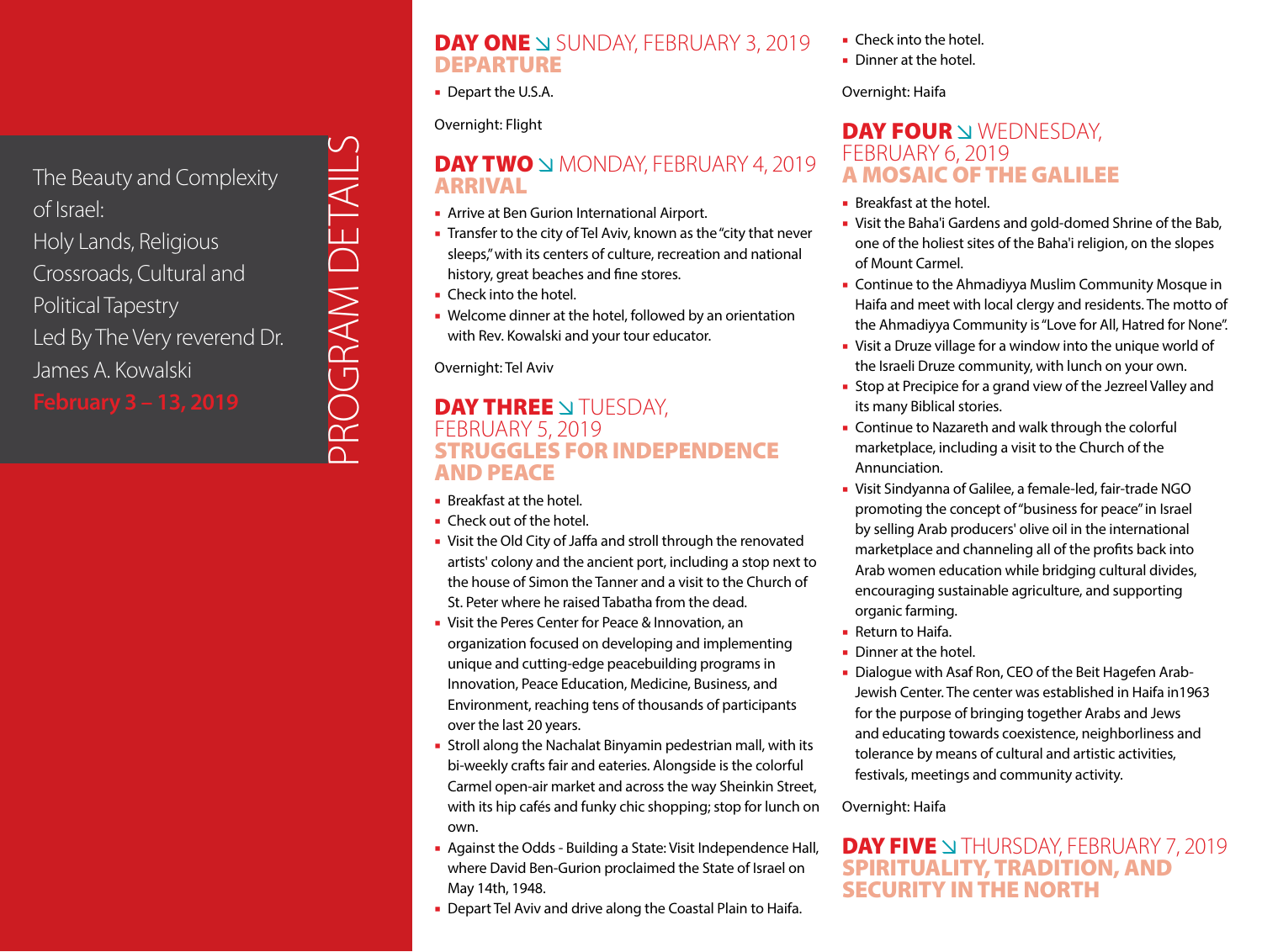- **Breakfast at the hotel.**
- **Drive east to the Sea of Galilee (Lake Kinneret) and begin** with a viewing of the spectacular 1st-century AD boat.
- Enjoy a boat ride on the Sea of Galilee in a replica of an ancient fishing vessel, much like those used in the time of Jesus.
- Visit some of the Christian holy sites around the Sea of Galilee, including:
- The Mount of Beatitudes, traditional site of Jesus' 'Sermon on the Mount,' overlooking the Sea of Galilee.
- Tabgha, a traditional site of the Miracle of the Loaves and Fishes; the modern church preserves fine 5th-century mosaics.
- Capernaum, on the shores of the Sea of Galilee, the base of Jesus' Galilean ministry, with its remains of an ancient synagogue.
- **Lunch on own en route.**
- **The Balance of Power on Israel's Northern Border: Field** seminar at Bental (overlooking the abandoned Syrian town of Kuneitra) and dialogue with Maj. (Ret) Sarit Zehavi, a former senior intelligence officer.
- Return to Haifa and dinner at the hotel.

Overnight: Haifa

## Day Six Friday, February 8, 2019 ASCENDING TO JERUSALEM

- **Breakfast at the hotel.**
- **Check out of the hotel.**
- Drive south along the Mediterranean to the ancient city of Caesarea, built by Herod the Great in honor of Augustus Caeasar, Caesarea is considered to be the traditional site of Paul's imprisonment before his trial in Rome and the home of the first gentile believer, Cornelius and of Philip the evangelist; the theatre, aqueducts, and Hippodrome serve as a backdrop for the events chronicled in the Book of Acts.
- **Lunch on own.**
- Drive along the Trans-Israel Highway for a close-up view of the 'Security Barrier' along the seam zone between Israel and the Palestinian Territories.
- **Welcome to Jerusalem: Enter the vibrant and colorful** ancient city of Jerusalem, and experience the convergence of the old and the new.
- **Check into the hotel and time to freshen up.**
- **Experience a traditional family Shabbat dinner with** members of Shabbat of a Lifetime.

Overnight: Jerusalem

## DAY SEVEN **SATURDAY,** FEBRUARY 9, 2019 IN HIS FOOTSTEPS

- **Breakfast at the hotel.**
- Set your eyes on the city of Jerusalem from the Mount of Olives and then descend to Gethsemane to take time for prayer and worship in the olive grove, where Jesus prayed prior to his arrest and crucifixion.
- **Enter the Old City of Jerusalem through Stephen's Gate** (aka Lions' Gate). Explore St. Anne's Church and the Pool of Bethesda, where Jesus cured the lame man. Continue along the Via Dolorosa ending at the Church of the Holy Sepulchre.
- **Lunch on own and then time to walk through Jerusalem's** famous Old City Market (shuk).
- Visit the Garden Tomb, the traditional Protestant site of Calvary, including Communion.
- Dinner at the hotel.
- **Interfaith Work in Israel: Dialogue with Hana Bendcowsky,** Director of the Jerusalem Center for Jewish Christian Relations.

Overnight: Jerusalem

## **DAY EIGHT SUNDAY,** February 10, 2019 HISTORY AND SPIRITUALITY IN JERUSALEM

- **Breakfast at the hotel.**
- **Services at the St. George Cathedral.**
- Return to the Old City and visit the Upper Room on Zion, identified as the location of the house in which Jesus and his disciples celebrated the Passover meal ("The Last Supper") hours before his arrest. It is also believed to be the place where the Holy Spirit came upon Jesus' followers on the Day of Pentecost. Directly below it is the traditional site of the Tomb of King David.
- Walking tour through the Jewish Quarter for visits to

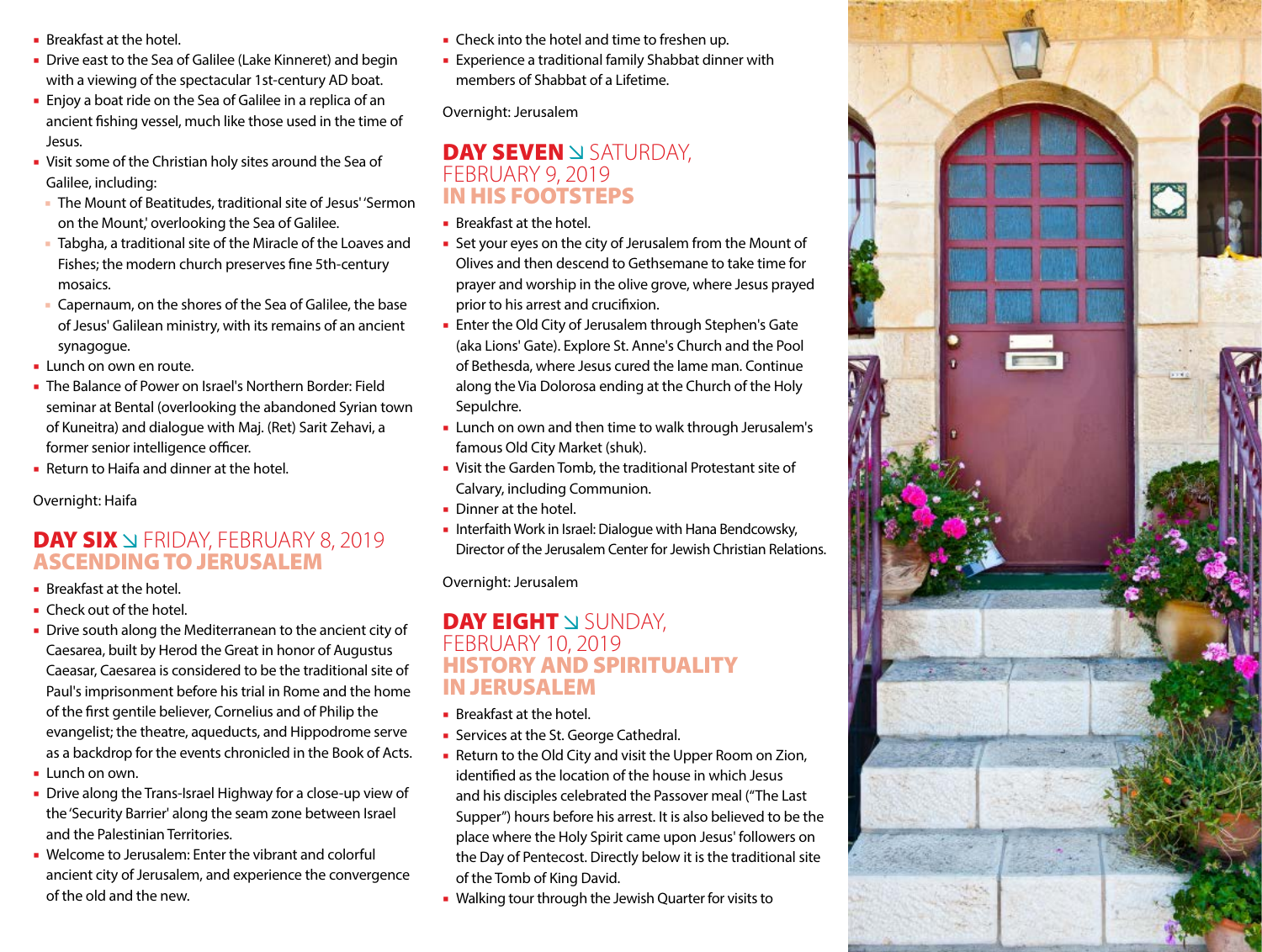archaeological treasures and other highlights, among them:

- A walk along the Rooftops of the Old City for a behindthe-scenes look at the various communities in Jerusalem and how they live alongside each other.
- The Cardo, the main street of Jerusalem in the 6th
- King Hezekiah's First Temple-period "Broad Wall".
- Hurva Square, the central square of the Jewish Quarter
- **Lunch on own in the Jewish Quarter and then stop at the** Kotel (Western Wall) to experience the special atmosphere of this holy site.
- Visit the city of Bethlehem and the Church of the Nativity, the traditional birthplace of Jesus.
- Religion & Co-Existence: Meet with Noor Awwad and Rabbi Shaul Judelman from Shorashim, a program bringing West Bank Palestinians and their Israeli neighbors together despite the walls of fear that separate them.
- **Return to Jerusalem.**
- Dinner at the hotel.

Overnight: Jerusalem

#### DAY NINE & MONDAY, February 11, 2019 INTO THE DESERT, MASADA, AND THE DEAD SEA

**Breakfast at the hotel.** 

- **Depart Jerusalem for the Dead Sea Basin.**
- Visit Qumran and explore the area where the Dead Sea Sect established a community, view the caves where the Dead Sea Scrolls were found.
- **Ascend by cable car to Masada, Herod's mountain palace** and the site of the Jewish Zealots' last stand against the Roman Legionnaires. Discuss Masada's role as a symbol of Jewish defense and its current significance in modern Israel.
- $\blacksquare$  Lunch on own at Masada.
- **Experience the weightlessness of the Dead Sea as you float** in its waters.
- **Return to Jerusalem.**
- **The Labyrinth of Israeli Politics: Dialogue with Reuven Hazan** of the Political Science Department at Hebrew University.
- Dinner at the hotel.

Overnight: Jerusalem

## DAY TEN ע TUESDAY, FEBRUARY 12, 2019 THE POWER OF MEMORY

- **Breakfast at the hotel.**
- Visit the Hand in Hand School "Yad b'Yad". Hand in Hand is a bilingual school combining peace education and top academic standards. Its mission is to build partnership, coexistence, and equality between the Jewish and Arab citizens of Israel.
- Visit the Yad Vashem complex, the Jewish National Memorial to the six million Jewish victims of the Holocaust, including:
	- **The Avenue of the Righteous**
	- **The Historical Museum**
	- **The Children's Memorial**
- Take a multi-cultural tasting journey through the hustle and bustle of Jerusalem's Machaneh Yehudah open-air market: Enjoy the sights, smells, tastes, and sounds of this vibrant area where Jerusalemites shops.
- Return to the hotel and time to finish packing.
- **Wrap up and farewell dinner at the hotel.**
- **Late check-out from the hotel and transfer to Ben Gurion** International Airport to check for the departure flight to the U.S.A.

#### DAY ELEVEN **WWW**EDNESDAY, February 13, 2019 ARRIVAL

Arrival in the USA

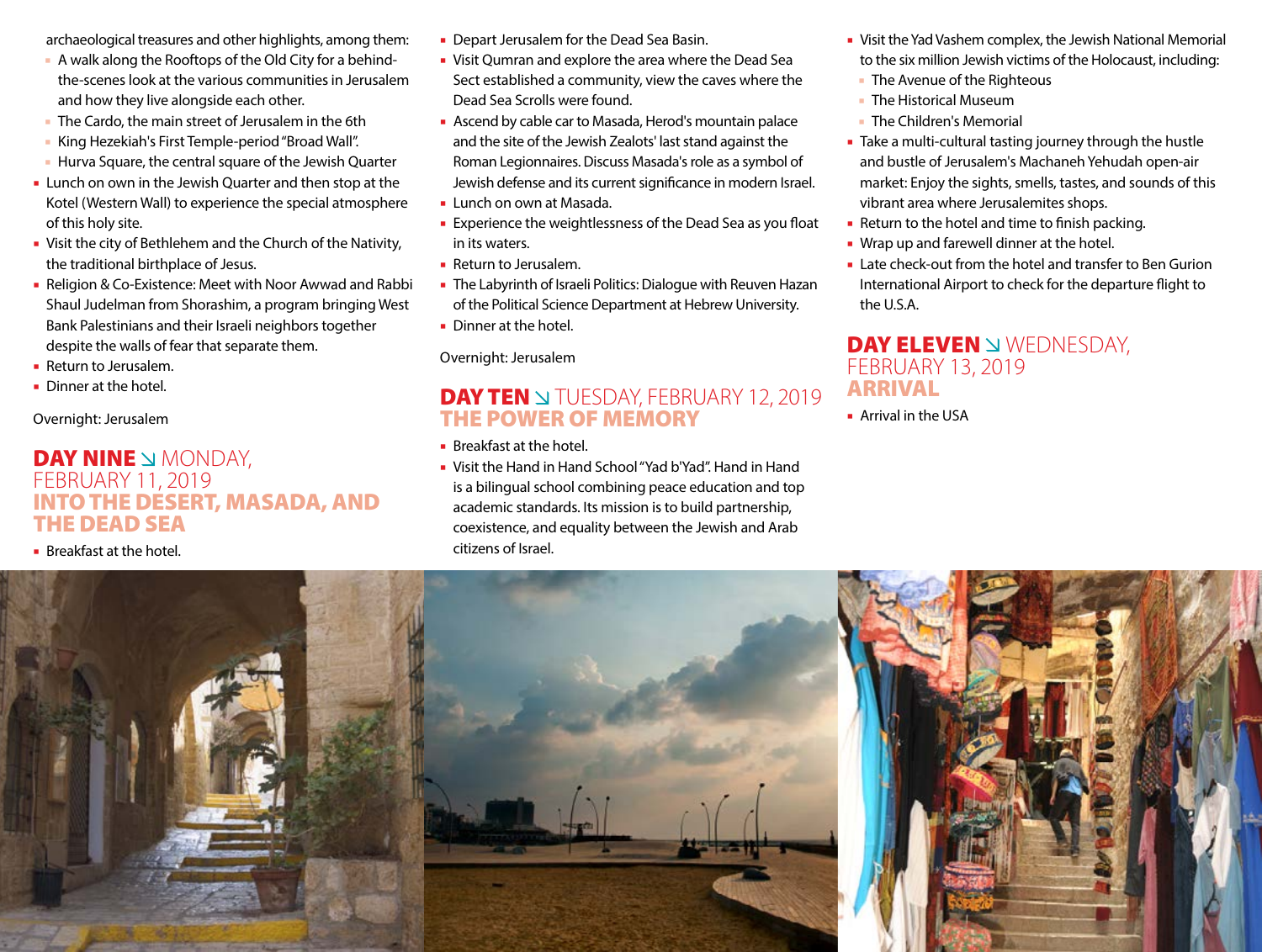TO REGISTER FOR THIS TRIP ONLINE **CLICK HERE**

[LEARN MORE](https://daattravel.com/Cms/Package/38340??r_n_d=6498&ProductCode=38340&Custom=prod&CustomCode=38340&Theme=DAAT&NoCache=Y&NoRedirect=Y#itinerary) WHAT'S INCLUDED... ACCOMMODATION... **CLICK HERE**